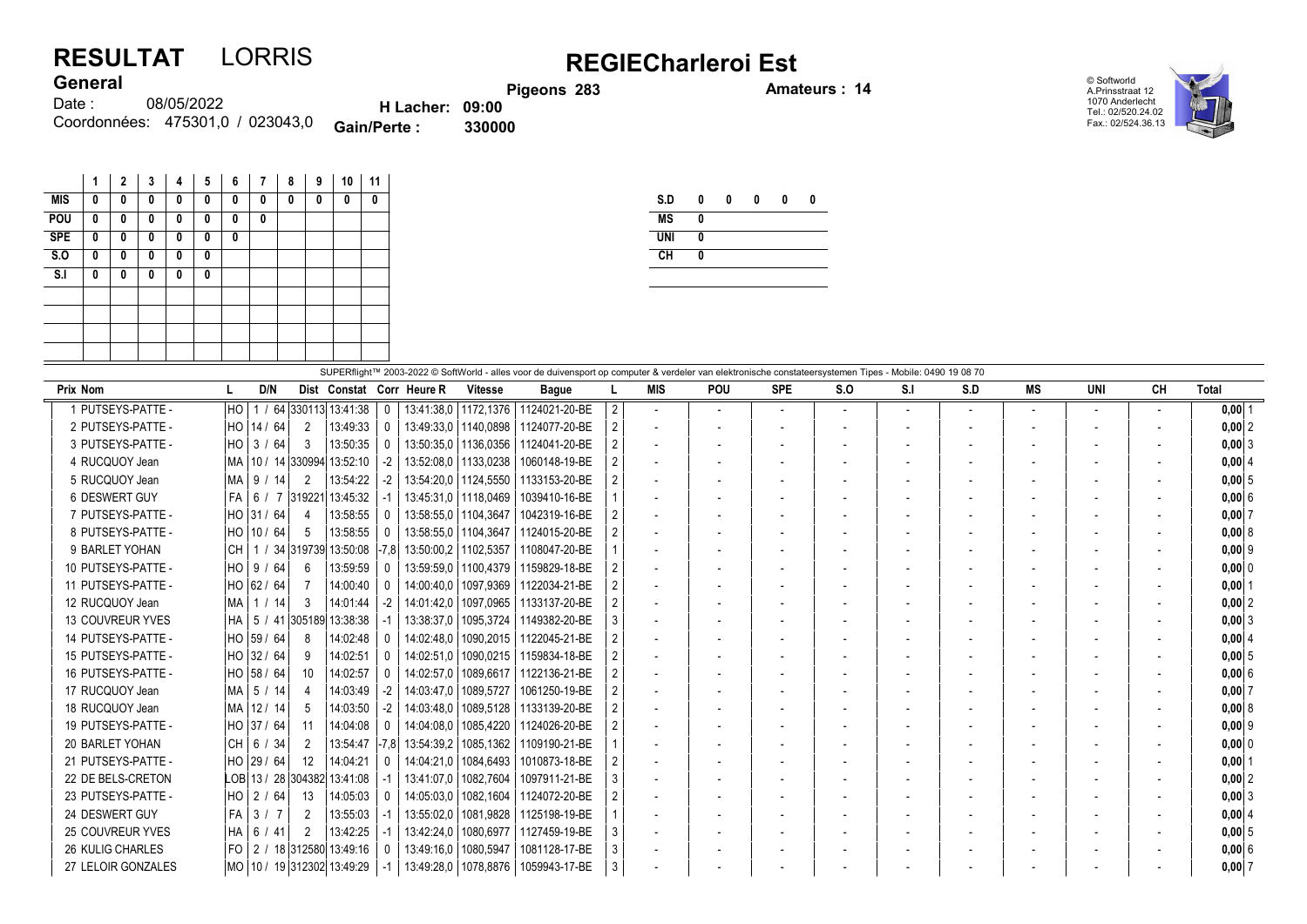| Prix Nom                                   |    | D/N              |                | Dist Constat Corr Heure R             |                  |                        | <b>Vitesse</b> | Bague                                                                            |   | MIS                      | POU | <b>SPE</b> | S.O | S <sub>1</sub> | S.D | MS | UNI | <b>CH</b> | Total               |
|--------------------------------------------|----|------------------|----------------|---------------------------------------|------------------|------------------------|----------------|----------------------------------------------------------------------------------|---|--------------------------|-----|------------|-----|----------------|-----|----|-----|-----------|---------------------|
| 28 RUCQUOY Jean                            | Ma | 6 / 14           | 6              | 14:06:56                              | $-2$             |                        |                | 14:06:54.0   1078.5077   1133157-20-BE                                           | 2 |                          |     |            |     |                |     |    |     |           | 0,008               |
| 29 STOFFE JOHNNY                           |    |                  |                | AN 22 / 24 307648 13:45:30            | -1               |                        |                | 13:45:31.0   1077.5133   1108468-21-BE                                           | 3 |                          |     |            |     |                |     |    |     |           | $0,00$ 9            |
| 30 PUTSEYS-PATTE -                         |    | HO 13 / 64       | -14            | 14:07:30                              | 0                |                        |                | 14:07:30.0   1073.5383   1124052-20-BE                                           |   |                          |     |            |     |                |     |    |     |           | $0,000$ 0           |
| 31 RUCQUOY Jean                            |    | MA   8 / 14      | 7              | 14:08:33                              | $-2$             |                        |                | 14:08:31.0   1072.8562   1095880-18-BE                                           |   |                          |     |            |     |                |     |    |     |           | $0,00$ 1            |
| 32 STOFFE JOHNNY                           |    | $AN$   4 / 24    | 2              | 13:47:24                              |                  |                        |                | 13:47:25.0   1070.3903   1106223-19-BE                                           |   |                          |     |            |     |                |     |    |     |           | $0,00$  2           |
| 33 LELOIR GONZALES                         |    | $MO$ 2 / 19      | 2              | 13:52:38                              |                  | 13:52:37,0             |                | 1067.2735   1125701-19-BE                                                        |   |                          |     |            |     |                |     |    |     |           | 0,00 3              |
| 34 COUVREUR YVES                           |    | HA 22 / 41       | 3              | 13:46:29                              | -1               | 13:46:28.0             |                | 1065,3561 1102880-20-BE                                                          |   |                          |     |            |     |                |     |    |     |           | 0,00   4            |
| 35 STOFFE JOHNNY                           |    | AN   8 / 24      | 3              | 13:48:58                              |                  | 13:48:59,0             |                | 1064,5874   1105007-19-BE                                                        |   |                          |     |            |     |                |     |    |     |           | 0,0015              |
| <b>36 COUVREUR YVES</b>                    |    | HA   16 / 41     | 4              | 13:46:50                              | -1               |                        |                | 13:46:49.0   1064.0561   1102866-20-BE                                           |   |                          |     |            |     |                |     |    |     |           | 0,006               |
| 37 PUTSEYS-PATTE -                         |    | HO 55 / 64       | 15             | 14:10:20                              | $\Omega$         |                        |                | 14:10:20.0   1063.7369   1124086-20-BE                                           |   |                          |     |            |     |                |     |    |     |           | $0,00$ 7            |
| 38 PUTSEYS-PATTE -                         |    | HO 47 / 64       | 16             | 14:10:58                              | $^{\circ}$       |                        |                | 14:10:58.0   1061.5704   1122054-21-BE                                           |   |                          |     |            |     |                |     |    |     |           | 0,008               |
| 39 DESWERT GUY                             |    | $FA$   7 / 7     | 3              | 14:00:49                              | $-1$             | 14:00:48.0   1061.2400 |                | 1039409-16-BE                                                                    |   | $\overline{\phantom{a}}$ |     |            |     |                |     |    |     |           | $0,00$ 9            |
| 40 PUTSEYS-PATTE -                         |    | HO 56 / 64       | 17             | 14:11:11                              | $^{\circ}$       |                        |                | 14:11:11.0   1060.8312   1117516-19-BE                                           |   | $\overline{\phantom{a}}$ |     |            |     |                |     |    |     |           | $0,000$ 0           |
| 41 PUTSEYS-PATTE -                         |    | HO 30 / 64       | 18             | 14:11:14                              | 0                | 14:11:14.0   1060.6609 |                | 1075360-17-BE                                                                    |   |                          |     |            |     |                |     |    |     |           | $0,00$ 1            |
| <b>42 BARLET YOHAN</b>                     |    | $CH$ 29 / 34     | 3              | 14:02:09                              |                  | $-7,8$ 14:02:01.2      |                | 1058,6684   1109199-21-BE                                                        |   |                          |     |            |     |                |     |    |     |           | 0,00 2              |
| 43 RUCQUOY Jean                            |    | MA 2 / 14        | 8              | 14:12:46                              | $-2$             | 14:12:44.0   1058.3905 |                | 1095876-18-BE                                                                    |   |                          |     |            |     |                |     |    |     |           | $0,00$ 3            |
| 44 STOFFE JOHNNY                           |    | AN   16 / 24     |                | 13:50:58                              |                  |                        |                | 13:50:59,0   1057,2702   1108464-21-BE                                           |   |                          |     |            |     |                |     |    |     |           | $0,00$ 4            |
| 45 RUCQUOY Jean                            |    | MA 3 / 14        | 9              | 14:13:38                              | $-2$             |                        |                | 14:13:36.0   1055.4656   1133117-20-BE                                           |   |                          |     |            |     |                |     |    |     |           | $0,00$ 5            |
| 46 STOFFE JOHNNY                           |    | AN   1 / 24      | 5              | 13:52:08                              |                  |                        |                | 13:52:09.0   1053.0481   1102472-20-BE                                           |   |                          |     |            |     |                |     |    |     |           | $0,00$ 6            |
| 47 DESWERT GUY                             | FA | 5/7              | 4              | 14:03:29                              | $-1$             |                        |                | 14:03:28.0   1051.9145   1125184-19-BE                                           |   |                          |     |            |     |                |     |    |     |           | 0,007               |
| 48 COUVREUR YVES                           |    | HA 28 / 41       | 5              | 13:50:15                              | $-1$             |                        |                | 13:50:14.0   1051.5298   1099891-21-BE                                           |   | $\overline{\phantom{a}}$ |     |            |     |                |     |    |     |           | 0,008               |
| 49 PUTSEYS-PATTE -                         |    | HO 64 / 64       | 19             | 14:14:03                              | 0                |                        |                | 14:14:03.0   1051.1480   1122042-21-BE                                           |   | $\overline{\phantom{a}}$ |     |            |     |                |     |    |     |           | $0,00$ 9            |
| 50 BARLET YOHAN                            |    | CH $\mid$ 8 / 34 | 4              |                                       |                  |                        |                | 14:04:19 -7.8 14:04:11.2 1051.1277 1109179-21-BE                                 |   |                          |     |            |     |                |     |    |     |           | $0,00$ 0            |
| 51 COUVREUR YVES                           |    | $HA$ 3 / 41      | 6              | 13:50:29                              |                  |                        |                | 13:50:28.0   1050.6852   1127803-19-BE                                           |   |                          |     |            |     |                |     |    |     |           | $0,00$  1           |
| 52 PUTSEYS-PATTE -                         |    | HO 39 / 64       | 20             | 14:14:43                              | $\Omega$         | 14:14:43,0             |                | 1048.9213   1122012-21-BE                                                        |   |                          |     |            |     |                |     |    |     |           | $0,00$ 2            |
| 53 STOFFE JOHNNY                           |    | AN 24 / 24       | 6              | 13:53:41                              |                  |                        |                | 13:53:42.0   1047.4906   1102464-20-BE                                           |   |                          |     |            |     |                |     |    |     |           | 0,003               |
| 54 PUTSEYS-PATTE -                         |    | HO 50 / 64       | 21             | 14:15:13                              | $\Omega$         |                        |                | 14:15:13,0   1047,2575   1079593-21-BE                                           |   |                          |     |            |     |                |     |    |     |           | $0,00$ 4            |
| 55 RUCQUOY Jean                            |    | MA 11 / 14       | 10             | 14:16:19                              | $-2$             |                        |                | 14:16:17.0   1046.5110   1133126-20-BE                                           |   |                          |     |            |     |                |     |    |     |           | $0,00$ 5            |
| 56 DE BELS-CRETON                          |    | $LOB$ 14 / 28    | $\overline{2}$ | 13:50:55                              | $-1$             |                        |                | 13:50:54,0   1046,3459   1097925-21-BE                                           |   |                          |     |            |     |                |     |    |     |           | $0,00$ 6            |
| 57 BARLET YOHAN                            |    | CH 16 / 34       | 5              | 14:06:03                              |                  |                        |                | -7.8 14:05:55.2 1045.1720 1108053-20-BE                                          |   |                          |     |            |     |                |     |    |     |           | $0,00$ 7            |
| 58 PUTSEYS-PATTE -                         |    | HO 15 / 64       | 22             | 14:15:58                              | 0                |                        |                | 14:15:58.0   1044.7717   1117485-19-BE                                           |   | $\overline{\phantom{a}}$ |     |            |     |                |     |    |     |           | 0,0018              |
| 59 DE BELS-CRETON                          |    | LOB  1 / 28      | 3              | 13:51:32                              | -1               |                        |                | 13:51:31,0   1044,1325   1125829-19-BE                                           |   |                          |     |            |     |                |     |    |     |           | $0,00$ 9            |
| 60 COUVREUR YVES                           |    | $HA$   4 / 41    |                | 13:52:55                              |                  |                        |                | 13:52:54.0   1041.9563   1127463-19-BE                                           |   |                          |     |            |     |                |     |    |     |           | 0,000               |
| 61 STOFFE JOHNNY                           |    | AN   $9/24$      |                | 13:55:59                              |                  | 13:56:00.0             |                | 1039,3514   1106192-19-BE                                                        |   |                          |     |            |     |                |     |    |     |           | $0,00$   1          |
| 62 PUTSEYS-PATTE -                         |    | HO 26 / 64       | 23             | 14:17:53                              | $\Omega$         |                        |                | 14:17:53.0   1038.4722   1122005-21-BE                                           |   |                          |     |            |     |                |     |    |     |           | $0,00$ 2            |
| 63 COUVREUR YVES                           |    | HA 38 / 41       | 8              | 13:53:57                              | $-1$             |                        |                | 13:53:56,0   1038,2933   1099910-21-BE                                           |   |                          |     |            |     |                |     |    |     |           | 0,003               |
| 64 PUTSEYS-PATTE -                         |    | HO 23 / 64       | 24             | 14:17:58                              | $\Box$           |                        |                | 14:17:58.0   1038.2000   1122009-21-BE                                           |   |                          |     |            |     |                |     |    |     |           | $0,00$ 4            |
| 65 BARLET YOHAN                            |    | CH   7 / 34      | 6              |                                       |                  |                        |                |                                                                                  |   |                          |     |            |     |                |     |    |     |           | $0,00$ 5            |
| 66 STOFFE JOHNNY                           |    | AN   10 / 24     | 8              | 13:56:42                              | $\mathbf{1}$     |                        |                | 13:56:43,0   1036,8410   1106229-19-BE                                           | 3 |                          |     |            |     |                |     |    |     |           | $0,00$ 6            |
| 67 STOFFE JOHNNY                           |    | AN 23 / 24       | 9              | 13:56:44                              | -1               |                        |                | 13:56:45,0   1036,7245   1108451-21-BE                                           |   |                          |     |            |     |                |     |    |     |           | 0,007               |
| 68 DESWERT GUY                             |    | $FA$ 1 / 7       | 5              | 14:08:09                              | $-1$             |                        |                | 14:08:08,0   1035,9833   1107683-20-BE                                           |   |                          |     |            |     |                |     |    |     |           | 0,008               |
| 69 STOFFE JOHNNY<br>70 FEDRIGUCCI AVERARDO |    | AN   6 / 24      | 10             | 13:57:41                              |                  |                        |                | 13:57:42,0   1033,4162   1102456-20-BE                                           |   |                          |     |            |     |                |     |    |     |           | $0,00$ 9            |
| 71 FEDRIGUCCI AVERARDO                     |    | $RA$ 3 / 9       | $\overline{2}$ | RA 2 / 9 320959 14:10:41<br> 14:10:41 | 0                |                        |                | 14:10:41,0   1033,0745   1009050-18-BE<br>14:10:41,0   1033,0745   1009063-18-BE |   |                          |     |            |     |                |     |    |     |           | 0,00 0<br>$0,00$  1 |
| 72 VERMYLEN Daniel                         |    |                  |                | MA   1 / 5 331554 14:20:58            | $\Omega$<br>$-1$ |                        |                | 14:20:57,0   1033,0394   1067490-19-BE                                           |   |                          |     |            |     |                |     |    |     |           | $0,00$ 2            |
| 73 PUTSEYS-PATTE -                         |    | HO 16 / 64       | 25             | 14:19:50                              | 0                |                        |                | 14:19:50,0   1032,1408   1011797-18-BE                                           | 2 |                          |     |            |     |                |     |    |     |           | $0,00$ 3            |
|                                            |    |                  |                |                                       |                  |                        |                |                                                                                  |   |                          |     |            |     |                |     |    |     |           |                     |